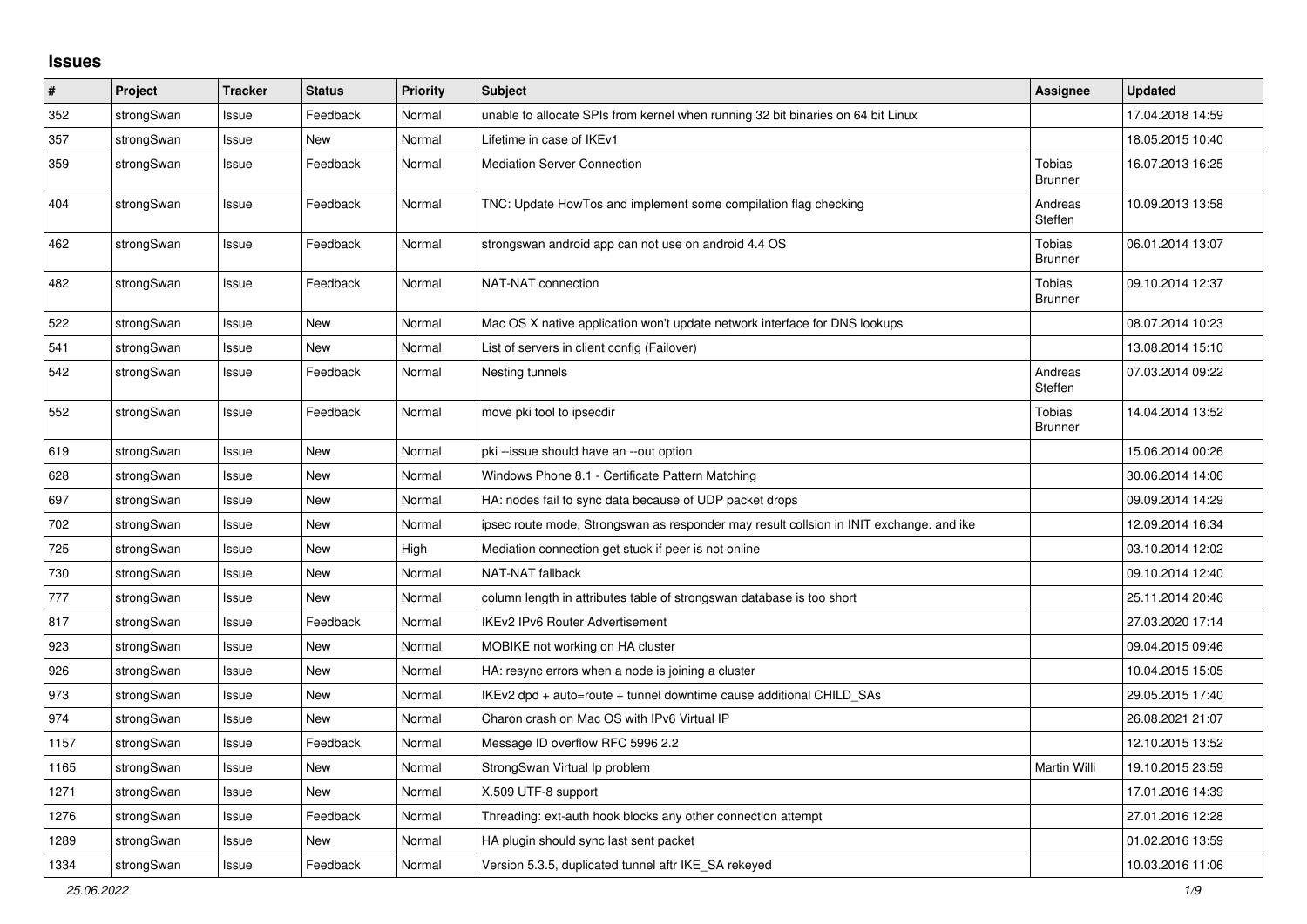| $\vert$ # | Project    | <b>Tracker</b> | <b>Status</b> | <b>Priority</b> | <b>Subject</b>                                                                                                                                          | <b>Assignee</b> | <b>Updated</b>   |
|-----------|------------|----------------|---------------|-----------------|---------------------------------------------------------------------------------------------------------------------------------------------------------|-----------------|------------------|
| 1338      | strongSwan | Issue          | Feedback      | Normal          | problem with changing esp algorithm in strongswan                                                                                                       |                 | 10.03.2016 18:23 |
| 1383      | strongSwan | Issue          | Feedback      | Normal          | How to limit the amount of the installed Child_SAs                                                                                                      |                 | 08.04.2016 11:20 |
| 1422      | strongSwan | Issue          | Feedback      | Normal          | IKEv1: IKE_SA reauth vs. CHILD_SA rekey race prevents IKE_SA reauthentication in time                                                                   |                 | 20.04.2016 15:06 |
| 1456      | strongSwan | Issue          | Feedback      | Normal          | Missing Tunnel-Client-Endpoint & Tunnel-Server-Endpoint AVP in RADIUS Accounting Start/Stop<br>messages                                                 |                 | 11.05.2016 11:54 |
| 2077      | strongSwan | Issue          | Feedback      | Normal          | Grace period before reassigning offline IP lease                                                                                                        |                 | 06.10.2017 10:44 |
| 2110      | strongSwan | Issue          | Feedback      | Normal          | Remote Identity (IDr) in IKE AUTH Response is sent as hex-encoded binary value instead of text<br>when setting leftid to type KEY ID (leftid=@#xxxxxxx) |                 | 13.09.2016 21:42 |
| 2112      | strongSwan | Issue          | <b>New</b>    | Normal          | Broadcast packets are not relayed from Lan to Vpn clilent                                                                                               |                 | 14.09.2016 14:18 |
| 2160      | strongSwan | Issue          | Feedback      | Normal          | support for opportunistic encryption                                                                                                                    |                 | 06.05.2020 10:32 |
| 2178      | strongSwan | Issue          | New           | Normal          | ha and updown                                                                                                                                           |                 | 01.12.2016 13:53 |
| 2184      | strongSwan | Issue          | Feedback      | Normal          | configuration with multiple RSA keys                                                                                                                    |                 | 14.12.2016 13:09 |
| 2203      | strongSwan | Issue          | Feedback      | Normal          | Protecting symetric traffic using high availability in gateway to gateway setup (both active)                                                           |                 | 15.02.2017 14:20 |
| 2260      | strongSwan | Issue          | New           | Normal          | Number of CHILD SA for a single connection grows over time                                                                                              |                 | 28.02.2017 13:46 |
| 2319      | strongSwan | Issue          | Feedback      | Normal          | gives up trying to bring up connection after DNS SERVFAIL                                                                                               |                 | 08.05.2017 15:41 |
| 2357      | strongSwan | Issue          | Feedback      | Normal          | How to initiate IPsec SA Transport Mode without IKE?                                                                                                    |                 | 18.01.2021 18:36 |
| 2394      | strongSwan | Issue          | Feedback      | Normal          | IP is not assigned after re-authentication                                                                                                              |                 | 04.08.2017 19:03 |
| 2400      | strongSwan | Issue          | Feedback      | Normal          | Is DPD supposed to detect dead tunnel, or dead IKE instance                                                                                             |                 | 11.01.2019 22:53 |
| 2411      | strongSwan | Issue          | Feedback      | Normal          | VPN server name resolution is done via overlay DNS server upon IKE disconnect                                                                           |                 | 22.08.2017 10:42 |
| 2432      | strongSwan | Issue          | New           | Normal          | PLUTO_ME can be different for up-client and down-client                                                                                                 |                 | 21.09.2017 11:57 |
| 2446      | strongSwan | Issue          | Feedback      | Normal          | Traffic loss during IKE reauth despite make-before-break enabled                                                                                        |                 | 27.11.2017 17:12 |
| 2459      | strongSwan | Issue          | <b>New</b>    | High            | updown script deleted firewall rules at down-client in make-before-break responder side                                                                 |                 | 05.11.2017 19:13 |
| 2464      | strongSwan | Issue          | New           | Normal          | How to Loadbalance strongswan IPsec via NGINX?                                                                                                          |                 | 12.11.2017 19:16 |
| 2493      | strongSwan | Issue          | Feedback      | Normal          | Pkcs11 Plugin Returns w/Bogus Return Code                                                                                                               | Jordan Hrycaj   | 12.12.2017 15:58 |
| 2494      | strongSwan | Issue          | Feedback      | Normal          | Problems With 64bit Slot IDs With Pkcs11 Plugin                                                                                                         | Jordan Hrycaj   | 12.12.2017 16:03 |
| 2560      | strongSwan | Issue          | Feedback      | Normal          | Duplicate CA cert requests sent                                                                                                                         |                 | 28.02.2018 10:54 |
| 2580      | strongSwan | Issue          | Feedback      | Normal          | [CFG] handling xx attribute failed in Android or Ubuntu, but works in macOS                                                                             |                 | 09.03.2018 17:49 |
| 2618      | strongSwan | Issue          | Feedback      | Normal          | Query regarding assignment of Tunnel IP                                                                                                                 |                 | 09.04.2018 10:57 |
| 2621      | strongSwan | Issue          | Feedback      | Normal          | Android: VPN connection stops working, strongSwan shows Connected                                                                                       |                 | 06.07.2018 13:06 |
| 2671      | strongSwan | Issue          | New           | Normal          | Passing user-supplied cerificate file names to charon-nm is problematic                                                                                 |                 | 23.05.2018 21:27 |
| 2678      | strongSwan | Issue          | Feedback      | Normal          | Phase 1 issue                                                                                                                                           |                 | 07.06.2018 20:06 |
| 2682      | strongSwan | Issue          | New           | Normal          | IMV/IMC (re)Attestation                                                                                                                                 |                 | 07.06.2018 21:25 |
| 2691      | strongSwan | Issue          | New           | Normal          | Strongswan and KSOFTIRQ cpu utilization                                                                                                                 |                 | 26.06.2018 14:34 |
| 2698      | strongSwan | Issue          | Feedback      | Low             | DSCP and kernel-libipsec                                                                                                                                |                 | 04.07.2018 15:01 |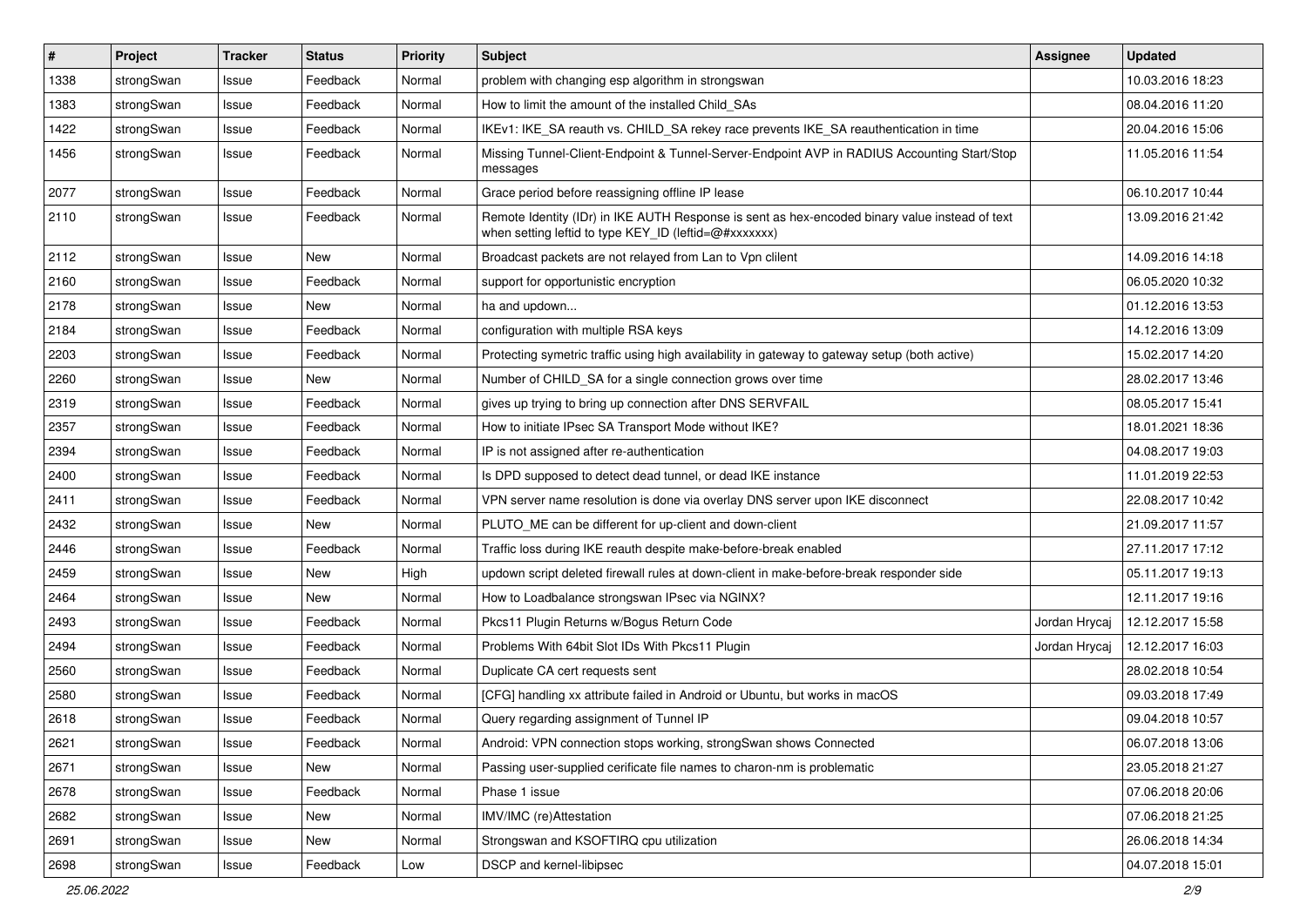| $\sharp$ | Project    | <b>Tracker</b> | <b>Status</b> | <b>Priority</b> | <b>Subject</b>                                                                                                     | <b>Assignee</b>          | <b>Updated</b>   |
|----------|------------|----------------|---------------|-----------------|--------------------------------------------------------------------------------------------------------------------|--------------------------|------------------|
| 2701     | strongSwan | Issue          | New           | Normal          | Low bandwidth when Iperfing data thorugh IPSEC tunnel                                                              |                          | 07.07.2020 13:38 |
| 2726     | strongSwan | Issue          | Feedback      | Normal          | Strongswan selects wrong source IP                                                                                 |                          | 23.08.2018 13:38 |
| 2750     | strongSwan | Issue          | Feedback      | Normal          | setting WFP SA SPI failed: 0x80320035                                                                              |                          | 27.05.2019 11:59 |
| 2816     | strongSwan | Issue          | Feedback      | Normal          | order of DNS entries is reversed in /etc/resolv.conf                                                               |                          | 06.11.2018 10:41 |
| 2835     | strongSwan | Issue          | Feedback      | Normal          | Rekeyed SA can't be deleted in standby node                                                                        |                          | 19.12.2018 02:52 |
| 2870     | strongSwan | Issue          | Feedback      | Normal          | DNS resolution outside of tunnel if DNS server is in remote TS                                                     |                          | 22.01.2019 11:06 |
| 2958     | strongSwan | Issue          | Feedback      | Normal          | Trap policies with unspecified remote IP covering multiple specific ports constantly produce new<br><b>IKE SAs</b> |                          | 11.03.2019 15:03 |
| 2964     | strongSwan | Issue          | Feedback      | Normal          | Route to IKE Gateway Fails to Update Under Particular Configuration                                                |                          | 13.03.2019 10:38 |
| 2966     | strongSwan | Issue          | Feedback      | Normal          | Problems with large amount of subnets in leftsubnet configuration                                                  |                          | 02.04.2019 10:35 |
| 3041     | strongSwan | Issue          | Feedback      | Low             | fail2ban or equivalent                                                                                             |                          | 06.05.2019 09:07 |
| 3072     | strongSwan | Issue          | Feedback      | Normal          | Windows 10: setting WFP SA SPI fails with error 0x80320014                                                         |                          | 29.05.2019 14:34 |
| 3097     | strongSwan | Issue          | Feedback      | Normal          | charon restart behaviour                                                                                           |                          | 24.06.2019 16:09 |
| 3122     | strongSwan | Issue          | Feedback      | Normal          | Strongswan software iterupts                                                                                       |                          | 18.07.2019 02:27 |
| 3151     | strongSwan | Issue          | Feedback      | Normal          | Forecast stops forwarding multicast                                                                                |                          | 26.08.2019 14:06 |
| 3154     | strongSwan | Issue          | Feedback      | Normal          | signature validation failed only with sha2                                                                         |                          | 20.08.2019 11:51 |
| 3159     | strongSwan | Issue          | New           | High            | backup ipsec tunnels                                                                                               |                          | 26.08.2019 14:28 |
| 3254     | strongSwan | Issue          | Feedback      | Normal          | Log level in android level                                                                                         |                          | 08.11.2019 08:36 |
| 3268     | strongSwan | Issue          | Feedback      | Normal          | Traffic disruption -- policy-based VPN to AWS VPN service                                                          |                          | 15.11.2019 16:53 |
| 3282     | strongSwan | Issue          | Feedback      | Normal          | Android VPN client keeps retrying in airplane mode                                                                 |                          | 29.11.2019 16:06 |
| 3291     | strongSwan | Issue          | Feedback      | Normal          | IPSec IKEv2 Client to VPN service 2                                                                                | Tobias<br><b>Brunner</b> | 16.08.2020 12:58 |
| 3298     | strongSwan | Issue          | New           | Normal          | strategies to improve strongswan performance per single SA                                                         |                          | 23.12.2019 14:05 |
| 3304     | strongSwan | Issue          | Feedback      | Normal          | Found unsupported critical X.509 extension: X509v3 Name Constraints                                                |                          | 13.01.2020 14:50 |
| 3307     | strongSwan | Issue          | Feedback      | Normal          | Probable non compliance with RFC 7296 wrt traffic selector narrowing?                                              |                          | 14.01.2020 16:19 |
| 3326     | strongSwan | Issue          | <b>New</b>    | Normal          | update custom routing table (table 220 by default) with new routes if new networks and routes<br>appear            |                          | 10.02.2020 12:01 |
| 3342     | strongSwan | Issue          | Feedback      | Normal          | Certain fields in Storngswan on Firestick4K are not editable                                                       |                          | 20.02.2020 09:36 |
| 3366     | strongSwan | Issue          | Feedback      | Normal          | Uninstall "any" trap policy if start_action=trap with virtual IPs is used                                          |                          | 13.03.2020 14:57 |
| 3377     | strongSwan | Issue          | Feedback      | Normal          | Interface ID not configured during HA synchronization                                                              |                          | 18.03.2020 10:15 |
| 3389     | strongSwan | Issue          | Feedback      | Normal          | Child SAs not getting created after rekeying                                                                       |                          | 30.03.2020 15:45 |
| 3392     | strongSwan | Issue          | Feedback      | Normal          | mark=%unique and no Internet-connection with VPN                                                                   |                          | 31.07.2020 15:26 |
| 3400     | strongSwan | Issue          | Feedback      | Normal          | Windows 10 IKEv2 rekeying fails                                                                                    |                          | 16.04.2020 17:08 |
| 3403     | strongSwan | Issue          | Feedback      | Normal          | IKEv2 natd false detection                                                                                         |                          | 09.04.2020 14:19 |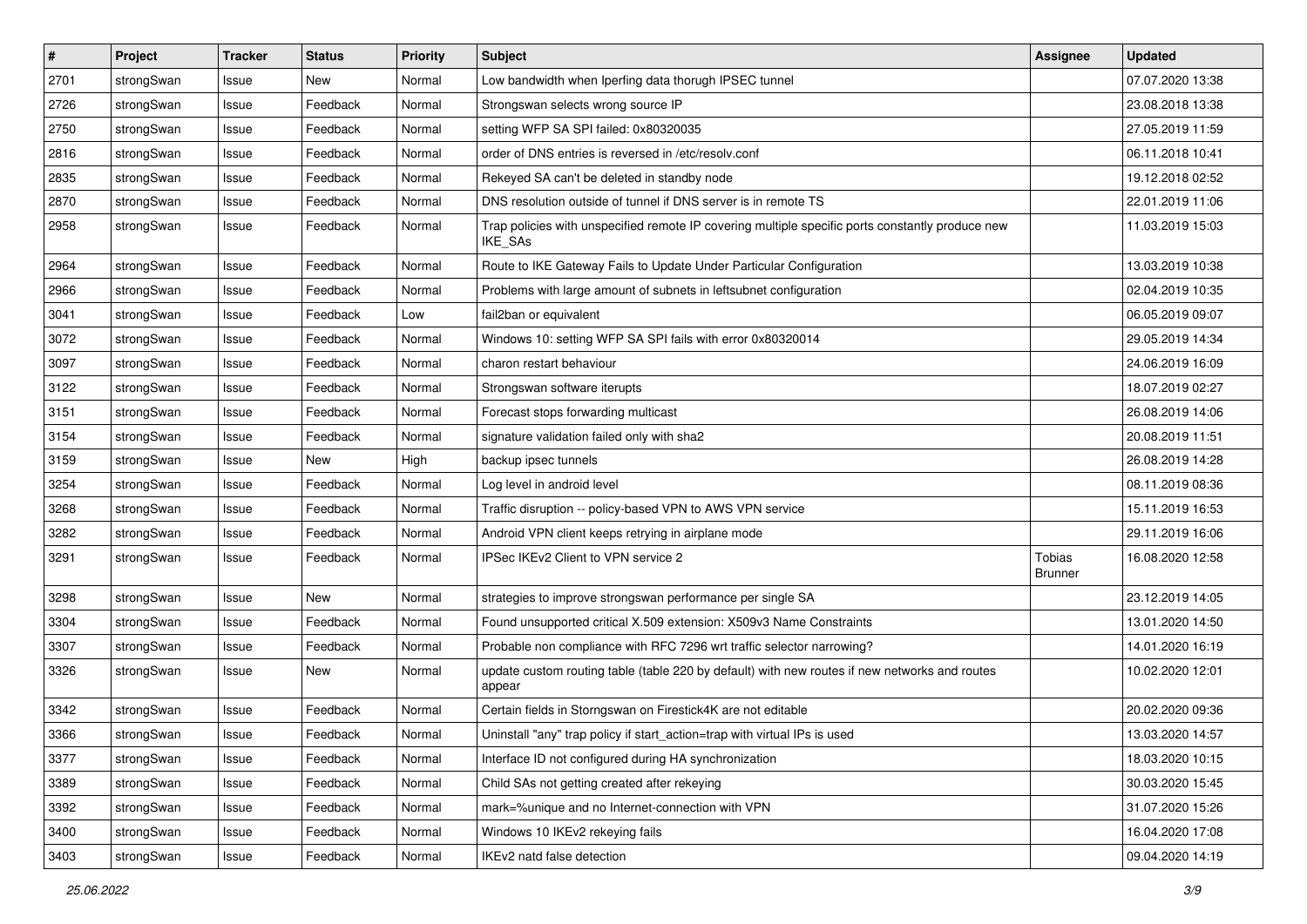| $\sharp$ | Project    | <b>Tracker</b> | <b>Status</b> | <b>Priority</b> | <b>Subject</b>                                                                              | Assignee                 | <b>Updated</b>   |
|----------|------------|----------------|---------------|-----------------|---------------------------------------------------------------------------------------------|--------------------------|------------------|
| 3442     | strongSwan | Issue          | Feedback      | Normal          | Apply policy based on network interface in transport mode                                   |                          | 13.05.2020 10:53 |
| 3490     | strongSwan | Issue          | Feedback      | Normal          | Selecting incorrect auth mode for IKEv1                                                     |                          | 21.07.2020 21:26 |
| 3496     | strongSwan | Issue          | Feedback      | Normal          | Route-based VPN - transport mode                                                            |                          | 11.02.2021 09:55 |
| 3498     | strongSwan | Issue          | Feedback      | Normal          | FreeBSD + dhcp+farp plugin                                                                  |                          | 22.01.2021 10:44 |
| 3499     | strongSwan | Issue          | Feedback      | Normal          | ISAKMP Signature hash algorithm / EAP-TLS Authentification                                  |                          | 30.06.2020 10:40 |
| 3500     | strongSwan | Issue          | Feedback      | Normal          | swanctl --list-cert not listing all certs                                                   |                          | 29.06.2020 15:25 |
| 3516     | strongSwan | Issue          | Feedback      | Normal          | Close IKE_SA after expiry without rekey/reauth                                              |                          | 20.07.2020 19:32 |
| 3524     | strongSwan | Issue          | New           | Urgent          | Routing public IP addresses thru the VPN tunnel (Peer is Cisco ISR)                         |                          | 24.07.2020 03:15 |
| 3534     | strongSwan | Issue          | New           | Urgent          | use of strongswan, ipvlan L2 and kernel ipsec                                               |                          | 04.08.2020 20:59 |
| 3536     | strongSwan | Issue          | Feedback      | Normal          | When Create multiple tunnels restart ipsec service will establish fail.                     |                          | 03.09.2020 13:58 |
| 3537     | strongSwan | Issue          | Feedback      | Normal          | IPv6 Packets are not transferred from server to client through IPSec using RPC protocol     |                          | 01.09.2020 12:50 |
| 3545     | strongSwan | Issue          | New           | Normal          | Configuration model for multiple-VRF tunnel endpoints                                       |                          | 18.08.2020 13:50 |
| 3552     | strongSwan | Issue          | Feedback      | Normal          | Internet disconnects after once VPN is established                                          |                          | 30.08.2020 05:35 |
| 3558     | strongSwan | Issue          | Feedback      | Normal          | deleting half open IKE_SA with x.x.x.x after timeout with iOS device                        |                          | 05.09.2020 21:23 |
| 3560     | strongSwan | Issue          | Feedback      | Normal          | PSK tunnel working - Cert fails with fragmention errors                                     | Tobias<br><b>Brunner</b> | 11.09.2020 14:15 |
| 3561     | strongSwan | Issue          | Feedback      | Normal          | Azure P2S VPN Linux connection error                                                        |                          | 15.09.2020 12:22 |
| 3564     | strongSwan | Issue          | Feedback      | Normal          | Out of order packets are generated if strong swan is running on multiple cores              |                          | 16.09.2020 10:01 |
| 3565     | strongSwan | Issue          | Feedback      | Normal          | Filtering out logs or plugin in to do so                                                    |                          | 16.09.2020 11:45 |
| 3566     | strongSwan | Issue          | Feedback      | Normal          | Number of simultaneous connections limited to 1000 in a cluster                             |                          | 18.09.2020 09:46 |
| 3568     | strongSwan | Issue          | Feedback      | Normal          | vpn connection is unstable                                                                  |                          | 23.09.2020 16:28 |
| 3573     | strongSwan | Issue          | Feedback      | Normal          | ike2 and transit traffic                                                                    |                          | 05.10.2020 10:55 |
| 3575     | strongSwan | Issue          | Feedback      | Normal          | Tunnel of IPv6 Over IPv4 not accespting Jumbo Packets                                       |                          | 23.09.2020 16:44 |
| 3576     | strongSwan | Issue          | Feedback      | Normal          | strongswan on openwrt virtual ip inside ipsec tunnel                                        |                          | 25.09.2020 17:01 |
| 3577     | strongSwan | Issue          | Feedback      | Normal          | StrongSwan Connection adding and deleting over network.                                     |                          | 28.09.2020 15:13 |
| 3578     | strongSwan | Issue          | Feedback      | Normal          | ipsec connection to FortiClient VPN                                                         |                          | 28.09.2020 15:08 |
| 3580     | strongSwan | Issue          | Feedback      | Normal          | encapsulation and packets not routing into tunnel problems                                  |                          | 02.10.2020 10:03 |
| 3584     | strongSwan | Issue          | Feedback      | Normal          | Separate ipsec.conf file per conn and separate ipsec.secrets file per conn                  | Tobias<br>Brunner        | 30.09.2020 17:06 |
| 3588     | strongSwan | Issue          | Feedback      | Normal          | VPN setup over 4G                                                                           |                          | 08.10.2020 14:13 |
| 3592     | strongSwan | Issue          | Feedback      | Normal          | Tunnel reported as established but log show "found encrypted payload, but no transform set" |                          | 20.10.2020 10:37 |
| 3593     | strongSwan | Issue          | Feedback      | Normal          | Need variable tracking make_before_break state into updown scripts                          |                          | 13.10.2020 09:59 |
| 3594     | strongSwan | Issue          | Feedback      | Normal          | How to see the traffic at ESP in UDP SPIs and forwarding rule                               | Tobias<br>Brunner        | 15.10.2020 13:57 |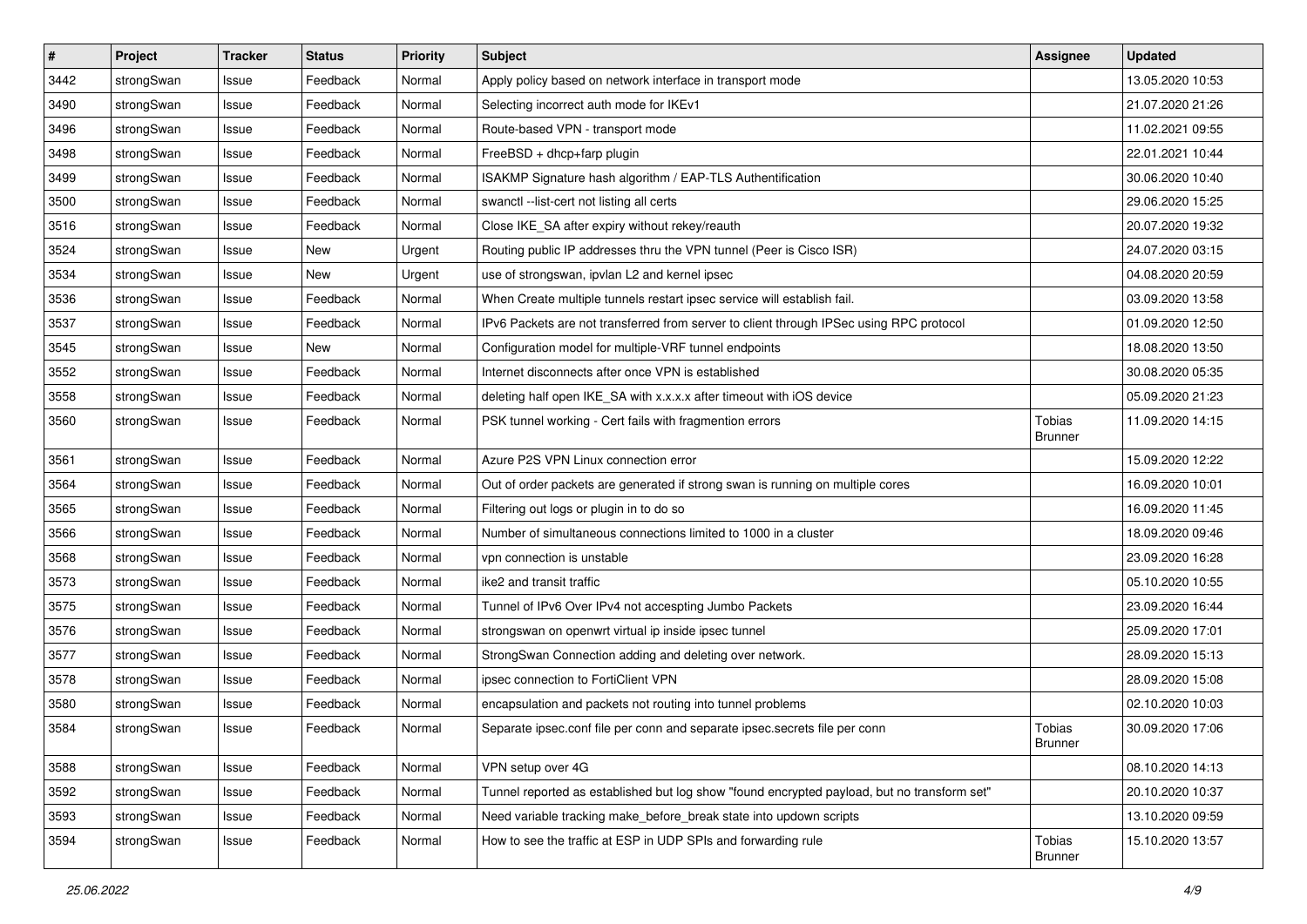| $\sharp$ | Project    | <b>Tracker</b> | <b>Status</b> | <b>Priority</b> | <b>Subject</b>                                                                                                                      | Assignee                 | <b>Updated</b>   |
|----------|------------|----------------|---------------|-----------------|-------------------------------------------------------------------------------------------------------------------------------------|--------------------------|------------------|
| 3596     | strongSwan | Issue          | Feedback      | Normal          | no issuer certificate found for                                                                                                     |                          | 21.10.2020 03:27 |
| 3597     | strongSwan | Issue          | Feedback      | Normal          | IPSec Client on CentOS 8 - Can't connect using ShrewSoft VPN config file                                                            |                          | 21.10.2020 16:38 |
| 3598     | strongSwan | Issue          | Feedback      | Normal          | swanctl on Windows: Support aborting execution                                                                                      |                          | 19.10.2020 15:01 |
| 3603     | strongSwan | Issue          | Feedback      | Normal          | dns issue in config mode                                                                                                            |                          | 20.10.2020 11:50 |
| 3604     | strongSwan | Issue          | Feedback      | Normal          | Email Notification on down status                                                                                                   |                          | 21.10.2020 10:54 |
| 3606     | strongSwan | Issue          | Feedback      | Normal          | Using ipsec tunnel from "foreign" subnet                                                                                            | Noel Kuntze              | 26.10.2020 12:23 |
| 3607     | strongSwan | Issue          | Feedback      | Normal          | statusall option reports transport established two or three times per IP at start-up                                                |                          | 27.10.2020 16:48 |
| 3609     | strongSwan | Issue          | Feedback      | Normal          | Potential DNS server IP address conflicts                                                                                           |                          | 26.10.2020 11:12 |
| 3610     | strongSwan | Issue          | Feedback      | Normal          | farp plugin conflicts with DHCP service                                                                                             |                          | 26.10.2020 18:06 |
| 3611     | strongSwan | Issue          | Feedback      | Normal          | Unable to Send Traffic Using NAT on EC2 Instance                                                                                    |                          | 27.10.2020 16:35 |
| 3613     | strongSwan | Issue          | Feedback      | Low             | Load-test jobs scheduled after tunnels are terminated                                                                               |                          | 28.10.2020 12:06 |
| 3614     | strongSwan | Issue          | Feedback      | Normal          | Certificate renewal for about to expire certificates                                                                                |                          | 30.10.2020 13:30 |
| 3616     | strongSwan | Issue          | Feedback      | Normal          | With Strongswan 5.7.2, unique=never not allowing multiple clients to establish tunnels with same<br>identity                        |                          | 05.11.2020 12:32 |
| 3617     | strongSwan | Issue          | Feedback      | Normal          | full-offload swanctl.conf                                                                                                           |                          | 03.11.2020 17:24 |
| 3618     | strongSwan | Issue          | Feedback      | Normal          | Use side-band to configure strongswan's                                                                                             |                          | 09.11.2020 10:38 |
| 3620     | strongSwan | Issue          | Feedback      | Normal          | L2TP/IPSEC ipsec.conf setting                                                                                                       | Tobias<br>Brunner        | 12.11.2020 10:14 |
| 3625     | strongSwan | Issue          | Feedback      | Normal          | Always on VPN when the client is on the same LAN as the VPN server                                                                  |                          | 10.11.2020 18:45 |
| 3626     | strongSwan | Issue          | Feedback      | Low             | "Always On VPN" not available in Fire TV 4k                                                                                         | Tobias<br><b>Brunner</b> | 11.11.2020 12:41 |
| 3628     | strongSwan | Issue          | Feedback      | Normal          | Constant `retransmit` while establishing CHILD_SA                                                                                   |                          | 16.11.2020 10:14 |
| 3629     | strongSwan | Issue          | Feedback      | Normal          | IPSec enc only on specific dport/proto                                                                                              |                          | 16.11.2020 10:04 |
| 3630     | strongSwan | Issue          | Feedback      | Normal          | The certificate is loaded but not used.                                                                                             |                          | 18.11.2020 10:29 |
| 3636     | strongSwan | Issue          | Feedback      | Normal          | Tor behind VPN                                                                                                                      | Tobias<br><b>Brunner</b> | 23.11.2020 14:09 |
| 3640     | strongSwan | Issue          | Feedback      | Normal          | Problem surfing via VPN form Android APK on a sepcific Mobile Operator                                                              |                          | 26.11.2020 11:43 |
| 3642     | strongSwan | Issue          | Feedback      | Normal          | How to distinguish encapsulated packets from different interfaces                                                                   |                          | 30.11.2020 09:38 |
| 3643     | strongSwan | Issue          | Feedback      | Normal          | Strongswan and FRR NHRP                                                                                                             |                          | 01.12.2020 10:55 |
| 3647     | strongSwan | Issue          | Feedback      | Normal          | Is it possible to receive INTERNAL IP4 SUBNET attributes in updown scripts                                                          |                          | 02.12.2020 17:06 |
| 3650     | strongSwan | Issue          | Feedback      | Normal          | HA behaves very strange                                                                                                             |                          | 04.12.2020 08:53 |
| 3652     | strongSwan | Issue          | Feedback      | Normal          | In strongswan ipsec.conf, how to set the "ike" parameters so that it can support all hash Algorithm<br>and DH group server support? |                          | 08.12.2020 12:35 |
| 3654     | strongSwan | Issue          | Feedback      | Normal          | The L2tp/ipsec tunnel interface will not be delete when the connect abnormal interrupt.                                             |                          | 08.12.2020 12:24 |
| 3662     | strongSwan | Issue          | Feedback      | Normal          | unamed session                                                                                                                      |                          | 04.01.2021 11:32 |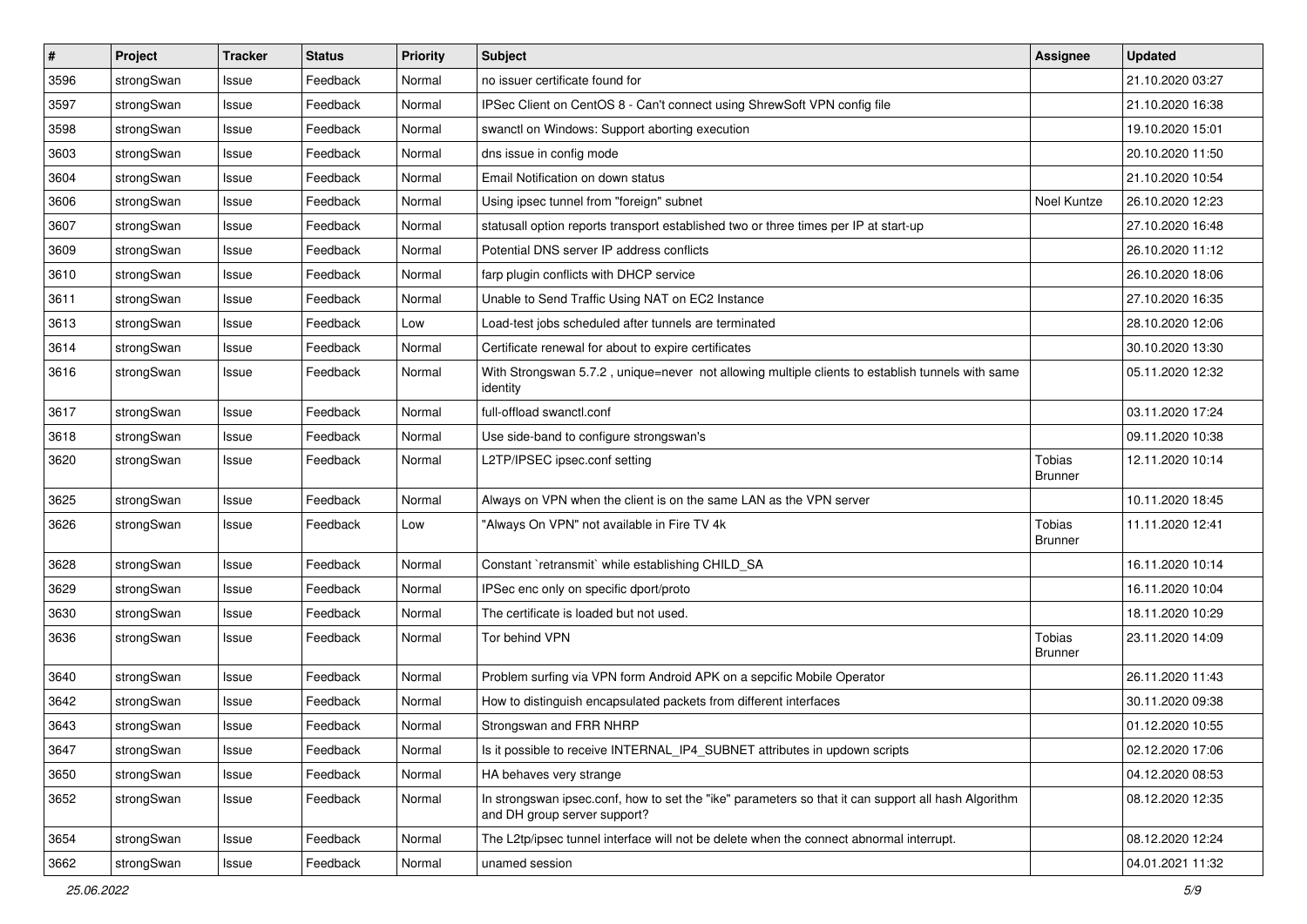| $\vert$ # | Project    | <b>Tracker</b> | <b>Status</b> | <b>Priority</b> | <b>Subject</b>                                                                                           | <b>Assignee</b>                 | <b>Updated</b>   |
|-----------|------------|----------------|---------------|-----------------|----------------------------------------------------------------------------------------------------------|---------------------------------|------------------|
| 3663      | strongSwan | Issue          | Feedback      | Normal          | Multiple ways to end up with duplicate / redundant child SA entries                                      |                                 | 06.01.2021 16:15 |
| 3665      | strongSwan | Issue          | Feedback      | Normal          | When there is data flow, the VPN tunnel will not automatically connect                                   | Tobias<br><b>Brunner</b>        | 05.01.2021 16:26 |
| 3668      | strongSwan | Issue          | Feedback      | Normal          | Configuring the strongSwan Helm chart on openshift                                                       | Tobias<br><b>Brunner</b>        | 07.01.2021 16:33 |
| 3669      | strongSwan | Issue          | Feedback      | Normal          | Failed connection to IKE_SA (Checkpoint Server)                                                          |                                 | 08.01.2021 17:58 |
| 3670      | strongSwan | Issue          | Feedback      | Normal          | Can routing rules be changed without terminating and re-initiating the tunnel                            |                                 | 12.08.2021 14:29 |
| 3671      | strongSwan | Issue          | Feedback      | Normal          | Windows client failed with 13843 against Strongswan via SQL backend                                      |                                 | 13.01.2021 14:43 |
| 3672      | strongSwan | Issue          | Feedback      | Normal          | ESP connection over IPv6                                                                                 |                                 | 14.01.2021 17:04 |
| 3673      | strongSwan | Issue          | Feedback      | Normal          | IKEv2/IPSec MSCHAPv2 fails on Android 11 (API 30).                                                       | Tobias<br><b>Brunner</b>        | 17.01.2021 07:25 |
| 3678      | strongSwan | Issue          | Feedback      | Normal          | IKE authentication credentials are unacceptable - Ubuntu Server - Windows 10 client                      |                                 | 19.01.2021 18:29 |
| 3680      | strongSwan | Issue          | Feedback      | Normal          | How to unload a paritcular certificate from strongswan.                                                  | Tobias<br><b>Brunner</b>        | 27.01.2021 09:28 |
| 3682      | strongSwan | Issue          | Feedback      | Normal          | Is there a way to mark special case traffic bypass the traffic selectors?                                |                                 | 03.02.2021 16:44 |
| 3683      | strongSwan | Issue          | Feedback      | Normal          | IKEV2 connection fail to rekey process                                                                   |                                 | 28.01.2021 13:25 |
| 3685      | strongSwan | Issue          | Feedback      | Normal          | giving up after 5 retransmits                                                                            |                                 | 03.02.2021 16:59 |
| 3686      | strongSwan | Issue          | Feedback      | Normal          | Site to clients IPsec and private IP                                                                     |                                 | 04.02.2021 11:11 |
| 3687      | strongSwan | Issue          | Feedback      | Normal          | Strongswan ipsec do not forward package to host                                                          |                                 | 02.02.2021 14:40 |
| 3692      | strongSwan | Issue          | Feedback      | Normal          | Failing IPsec Phase 2 connection between Centos 7 VPS and Cisco ASA5540                                  |                                 | 04.02.2021 16:29 |
| 38        | strongSwan | Feature        | New           | Low             | OCSP in IKE payload, RFC4806                                                                             |                                 | 19.12.2014 14:20 |
| 87        | strongSwan | Feature        | New           | Normal          | IPsec Multicast Support                                                                                  |                                 | 19.12.2014 14:20 |
| 104       | strongSwan | Feature        | Feedback      | Normal          | Postgresql Db Support                                                                                    |                                 | 04.09.2019 10:05 |
| 129       | strongSwan | Feature        | Assigned      | Normal          | Relations between ike/child/peer_cfg                                                                     | <b>Martin Willi</b>             | 06.02.2012 10:50 |
| 162       | strongSwan | Feature        | Feedback      | Normal          | Submit ClusterIP patches mainline                                                                        |                                 | 14.12.2015 20:43 |
| 173       | strongSwan | Feature        | Assigned      | Normal          | Support for IP address ranges in traffic selectors                                                       | Tobias<br><b>Brunner</b>        | 14.06.2012 11:31 |
| 215       | strongSwan | Feature        | New           | Normal          | strongswan NetworkManager plugin: make the "normal" ipsec configuration usable                           |                                 | 12.08.2012 04:47 |
| 243       | strongSwan | Feature        | Feedback      | Normal          | Configure routing table in peer                                                                          | Tobias<br><b>Brunner</b>        | 23.05.2013 20:03 |
| 268       | strongSwan | Feature        | Feedback      | Normal          | support for ssh keypairs in strongswan network-manager plugin                                            | Tobias<br><b>Brunner</b>        | 19.02.2014 15:13 |
| 309       | strongSwan | Feature        | Feedback      | Normal          | Problem with Network Aliases for charon.interfaces_ignore and charon.interfaces_use                      | <b>Tobias</b><br><b>Brunner</b> | 21.03.2013 19:32 |
| 312       | strongSwan | Feature        | New           | Normal          | Feature Request: Option to limit or disable sending of ADDITIONAL * ADDRESS list for MOBIKE<br>Responder |                                 | 13.03.2013 19:19 |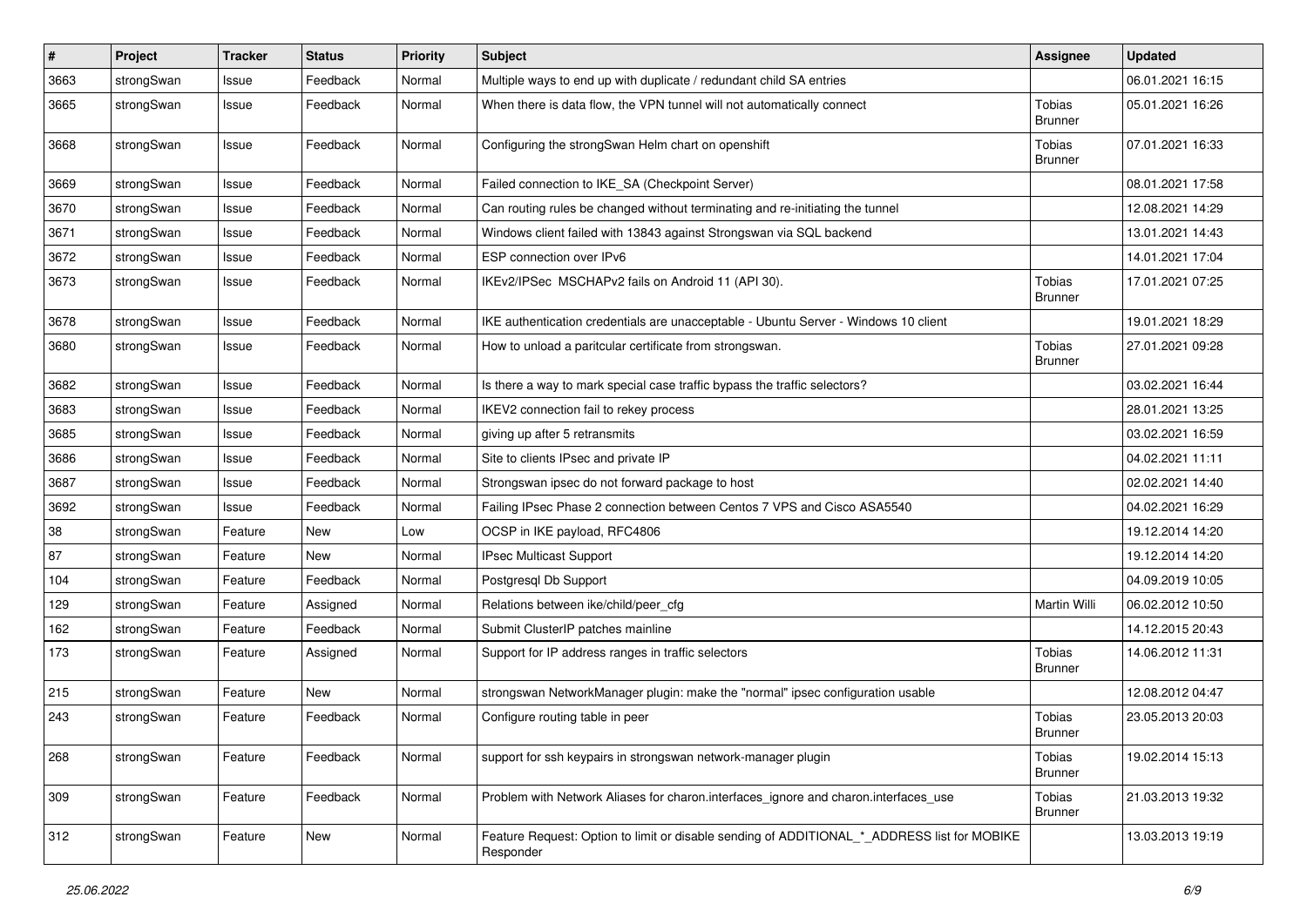| $\sharp$ | Project    | <b>Tracker</b> | <b>Status</b> | <b>Priority</b> | <b>Subject</b>                                                                                   | <b>Assignee</b>          | <b>Updated</b>   |
|----------|------------|----------------|---------------|-----------------|--------------------------------------------------------------------------------------------------|--------------------------|------------------|
| 368      | strongSwan | Feature        | New           | Low             | Add support for UNITY_DEF_DOMAIN mode config and pass domain to resolvconf                       |                          | 27.07.2013 01:25 |
| 406      | strongSwan | Feature        | Feedback      | Low             | TNC: Speeding up the Attestation process                                                         | Andreas<br>Steffen       | 10.09.2013 14:00 |
| 420      | strongSwan | Feature        | Feedback      | Normal          | Add more of the verbs that were supported by pluto to the updown plugin                          | Tobias<br><b>Brunner</b> | 11.10.2013 07:56 |
| 640      | strongSwan | Feature        | <b>New</b>    | Normal          | Provide an init_once() abstraction layer                                                         |                          | 10.07.2014 15:10 |
| 641      | strongSwan | Feature        | <b>New</b>    | Normal          | kernel-iph virtual IP support and IKE routing lookups ignoring IPsec routes                      |                          | 10.07.2014 15:11 |
| 642      | strongSwan | Feature        | <b>New</b>    | Normal          | Windows Named Pipe stream and service                                                            |                          | 10.07.2014 15:11 |
| 643      | strongSwan | Feature        | New           | Normal          | CNG/Bcrypt native Windows crypto plugin                                                          |                          | 10.07.2014 15:12 |
| 644      | strongSwan | Feature        | New           | Normal          | Non-monolithic Windows build                                                                     |                          | 10.07.2014 15:12 |
| 645      | strongSwan | Feature        | New           | Normal          | Support HeapAlloc() and friends in leak-detective                                                |                          | 10.07.2014 15:12 |
| 693      | strongSwan | Feature        | Feedback      | Normal          | Time policy for roadwarrior                                                                      | Tobias<br><b>Brunner</b> | 02.09.2014 11:06 |
| 746      | strongSwan | Feature        | <b>New</b>    | Normal          | Different radius server(s) for accounting                                                        |                          | 22.10.2014 12:23 |
| 766      | strongSwan | Feature        | <b>New</b>    | Normal          | Make retransmit settings tunable by connection                                                   |                          | 14.11.2014 10:02 |
| 927      | strongSwan | Feature        | New           | Normal          | Charon: Implement route events and add an consumer in updown plugin                              |                          | 11.04.2015 12:02 |
| 930      | strongSwan | Feature        | <b>New</b>    | Normal          | Option to have non-sequential v6 roadwarrior addresses                                           |                          | 12.01.2016 16:36 |
| 960      | strongSwan | Feature        | Feedback      | Normal          | Raise ALERT_PROPOSAL_MISMATCH_IKE in IKE V1                                                      | <b>Martin Willi</b>      | 30.08.2017 09:05 |
| 1000     | strongSwan | Feature        | Feedback      | Normal          | Raise ALERT_TS_MISMATCH in IKE V1                                                                |                          | 09.09.2015 12:47 |
| 1008     | strongSwan | Feature        | Feedback      | Normal          | FARP for IPv6                                                                                    |                          | 14.12.2015 20:59 |
| 1057     | strongSwan | Feature        | New           | Normal          | conn switching based on eap identity                                                             |                          | 24.03.2020 10:14 |
| 1079     | strongSwan | Feature        | Feedback      | Normal          | Future Plans for firwall configuration equivalent under FreeBSD                                  |                          | 21.08.2015 15:58 |
| 1081     | strongSwan | Feature        | New           | Normal          | Active/standby VPN Gateway Failover                                                              |                          | 21.08.2015 22:01 |
| 1082     | strongSwan | Feature        | Feedback      | Normal          | Framed-Route to set leftsubnet                                                                   |                          | 07.10.2016 10:02 |
| 1207     | strongSwan | Feature        | New           | Normal          | Add more than 2 hosts support to HA plugin and make it configurable                              |                          | 08.12.2015 05:05 |
| 1251     | strongSwan | Feature        | <b>New</b>    | Normal          | FreeBSD HA                                                                                       |                          | 11.01.2016 22:01 |
| 1253     | strongSwan | Feature        | Feedback      | Normal          | Strongswan doesn't support CA bundles                                                            |                          | 19.01.2016 11:23 |
| 1265     | strongSwan | Feature        | New           | Normal          | An option to disable NAT-T                                                                       |                          | 23.06.2021 19:41 |
| 1482     | strongSwan | Feature        | Feedback      | Normal          | Allow changing init_limit_half_open etc. at runtime by reloading strongswan.conf                 |                          | 26.05.2016 14:49 |
| 1506     | strongSwan | Feature        | Feedback      | Normal          | Enhance DoS protection to deny users that failed Authentication                                  |                          | 17.06.2016 14:31 |
| 1559     | strongSwan | Feature        | Feedback      | Normal          | Expose received XAUTH/EAP username/password prompts via VICI, send secrets via VICI on<br>prompt |                          | 09.05.2017 16:28 |
| 2095     | strongSwan | Feature        | Feedback      | Normal          | Support liveness check in Strongswan                                                             |                          | 31.05.2017 00:56 |
| 2165     | strongSwan | Feature        | Feedback      | Normal          | missing LIBRESSL_VERSION_NUMBER support                                                          |                          | 03.11.2016 09:23 |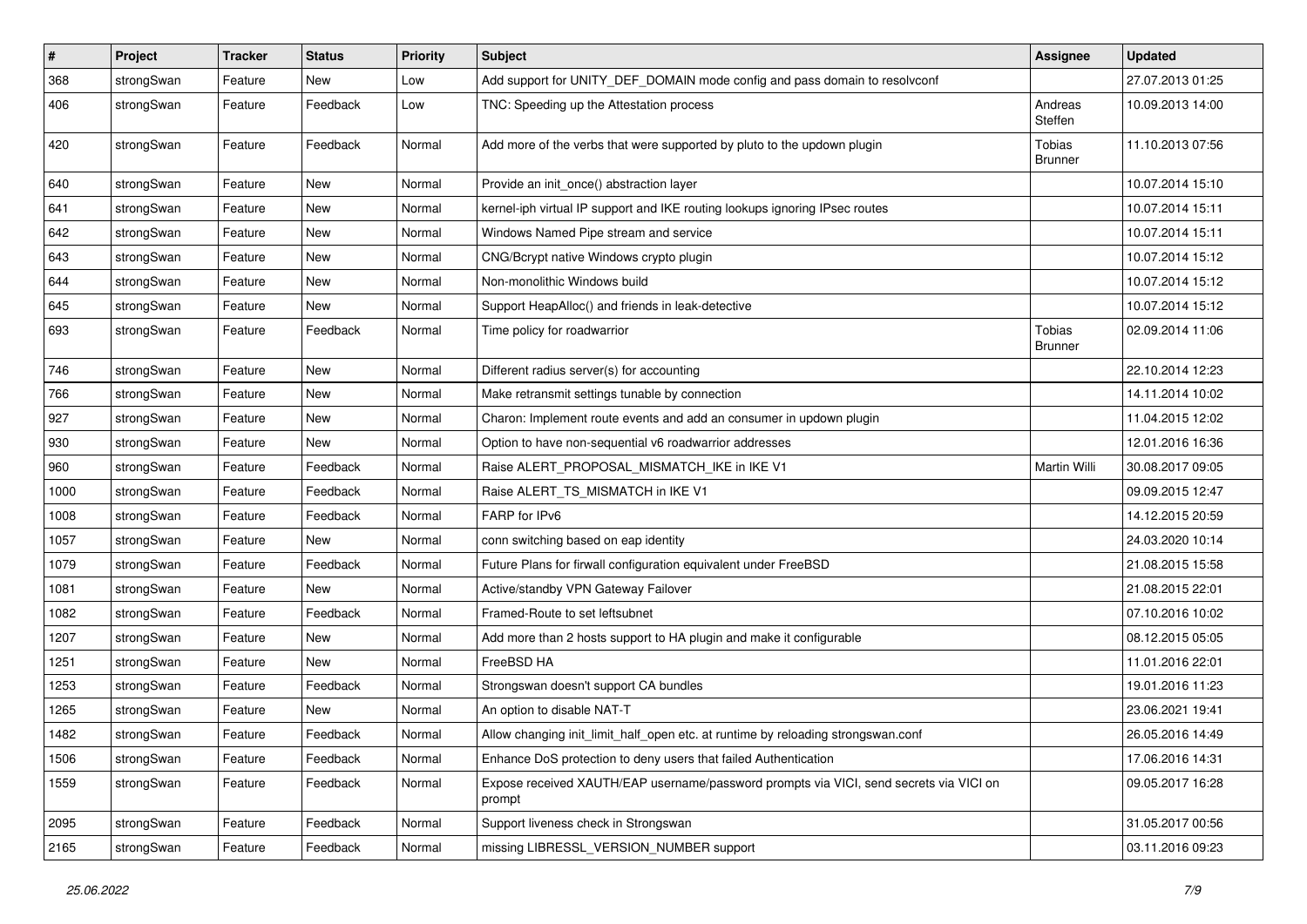| $\pmb{\#}$ | Project    | <b>Tracker</b> | <b>Status</b> | <b>Priority</b> | <b>Subject</b>                                                                                                          | <b>Assignee</b>          | <b>Updated</b>   |
|------------|------------|----------------|---------------|-----------------|-------------------------------------------------------------------------------------------------------------------------|--------------------------|------------------|
| 2185       | strongSwan | Feature        | Feedback      | Normal          | INTERNAL_IP4_SUBNET Attribute Support in Android Client                                                                 |                          | 10.12.2016 01:14 |
| 2189       | strongSwan | Feature        | Assigned      | Normal          | Support RFC 8229: TCP Encapsulation of IKE and IPsec Packets                                                            | Tobias<br><b>Brunner</b> | 05.06.2020 19:48 |
| 2202       | strongSwan | Feature        | Feedback      | Normal          | Radius NAS IP to be specified                                                                                           |                          | 18.01.2017 17:58 |
| 2307       | strongSwan | Feature        | Feedback      | Normal          | Permit installation of trap policy for CHILD_SA configurations with unset local_addrs                                   |                          | 26.04.2017 15:04 |
| 2361       | strongSwan | Feature        | New           | Normal          | Import .sswan files from NetworkManager                                                                                 |                          | 12.06.2017 15:25 |
| 2392       | strongSwan | Feature        | Feedback      | Low             | enable eap-ttls in Android client                                                                                       | Tobias<br><b>Brunner</b> | 04.07.2018 19:48 |
| 2409       | strongSwan | Feature        | Feedback      | Low             | Android client status details                                                                                           |                          | 18.08.2017 13:23 |
| 2495       | strongSwan | Feature        | Feedback      | Normal          | LibreSSL Plugin                                                                                                         |                          | 13.12.2017 09:29 |
| 2668       | strongSwan | Feature        | Feedback      | Normal          | UE shall include the DEVICE_IDENTITY Notify payload                                                                     |                          | 22.05.2018 13:48 |
| 2707       | strongSwan | Feature        | New           | Normal          | More attributes taken/translated from radius attributes                                                                 |                          | 14.07.2018 15:21 |
| 2727       | strongSwan | Feature        | New           | Low             | single pair of selectors per CHILD_SA                                                                                   |                          | 23.08.2018 12:08 |
| 2729       | strongSwan | Feature        | Feedback      | Normal          | Does Swanctl provide the same option as Ipsec with the rightID using a %?                                               |                          | 20.09.2018 17:37 |
| 2793       | strongSwan | Feature        | Feedback      | Normal          | Remote identity with certificate                                                                                        |                          | 15.10.2018 10:20 |
| 2814       | strongSwan | Feature        | Feedback      | Normal          | Force Keepalive Packets if There is no NAT                                                                              |                          | 29.10.2018 15:47 |
| 2823       | strongSwan | Feature        | Feedback      | Low             | Implementing VPN peer failover                                                                                          |                          | 16.11.2018 10:25 |
| 2854       | strongSwan | Feature        | New           | Low             | Srongswan doesn't sending RADIUS Accounting-On/Off on start up / shutdown                                               |                          | 10.12.2018 10:19 |
| 2972       | strongSwan | Feature        | Feedback      | Normal          | how to add X509v3 Key Usage: Key Encipherment                                                                           |                          | 13.03.2019 13:59 |
| 3075       | strongSwan | Feature        | New           | Normal          | IPsec Labelling                                                                                                         |                          | 29.05.2019 17:09 |
| 3104       | strongSwan | Feature        | Feedback      | Normal          | EAP-RADIUS: binding address feature for routers with multiple interfaces connected to LAN.                              |                          | 17.06.2021 02:26 |
| 3135       | strongSwan | Feature        | Feedback      | Normal          | Android client - settings for connection re-try                                                                         |                          | 12.08.2019 16:32 |
| 3162       | strongSwan | Feature        | Feedback      | Normal          | Strongswan Android support for default DNS suffixes (UNITY_DEF_DOMAIN flag)                                             |                          | 29.08.2019 10:29 |
| 3244       | strongSwan | Feature        | New           | Low             | eap-peap on android                                                                                                     |                          | 04.11.2019 10:17 |
| 3276       | strongSwan | Feature        | Feedback      | Low             | N1_MODE_CAPABILITY                                                                                                      |                          | 21.11.2019 16:49 |
| 3398       | strongSwan | Feature        | New           | Normal          | Android client - allow configuring eap_id with EAP-TLS                                                                  |                          | 06.04.2020 23:19 |
| 3422       | strongSwan | Feature        | Feedback      | Normal          | Allow multiple local.id to be specified in a single connection?                                                         |                          | 23.04.2020 13:19 |
| 3441       | strongSwan | Feature        | New           | Normal          | [Android] Lock modification of VPN configurations on work devices                                                       |                          | 11.05.2020 10:00 |
| 3456       | strongSwan | Feature        | New           | Low             | move to github/gitlab                                                                                                   |                          | 22.05.2020 12:27 |
| 3457       | strongSwan | Feature        | New           | Low             | user-friendly pkcs11 certificate selection                                                                              |                          | 22.05.2020 12:52 |
| 3651       | strongSwan | Feature        | New           | Normal          | Support for FC-SP-2                                                                                                     |                          | 07.01.2021 20:04 |
| 3653       | strongSwan | Feature        | Feedback      | Normal          | Is there any possibility to pass any non-standard parameters for tunnels (ike or child sa) for use by<br>custom plugin? |                          | 08.12.2020 11:03 |
| 3689       | strongSwan | Feature        | Feedback      | Normal          | Auto-connect on Wi-Fi network.                                                                                          |                          | 03.02.2021 16:32 |